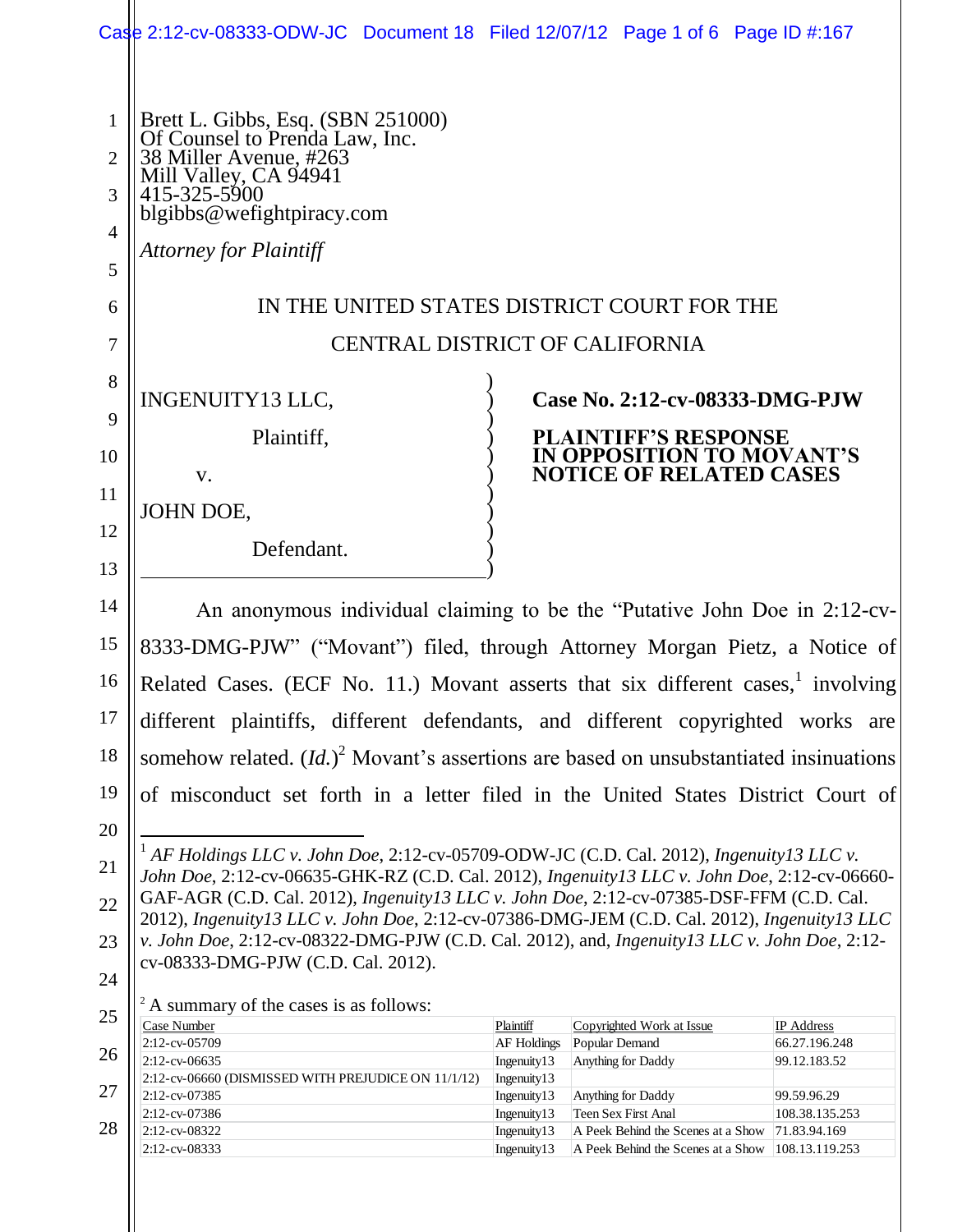10 Minnesota by attorney Paul Godfread. (ECF No. 11-1.) Like attorney Godfread, Movant has failed to even perform a basic investigation to determine whether the allegations contained in the letter are true<sup>3</sup>. Like attorney Godfread, Movant provides no evidentiary support for his assertions. And like attorney Godfread, Movant's assertions claims are categorically false. One Minnesota court determined that attorney Godfread's letter did not merit any action. *AF Holdings LLC v. Roeum Hean*, No. 12-cv-1449 (D. Minn. Dec. 3, 2012), ECF No. 19 ("Attorney Paul Godfread's letter request seeking 'leave to file a motion to intervene and to seek discovery' has been reviewed by the court. The court will take no action on the request."). In accord with that decision, the Court should strike Movant's notice of related cases.

11 12 13 14 15 16 17 18 19 20 21 22 23 24 25 Movant sets forth four issues of law and fact that he believes to be common among the related cases. (ECF No. 11 at 2-5.) Movant does not provide any actual evidentiary support for these issues but instead relies on Movant's counsel's personal belief that the unsupported claims in attorney Godfread's letter *may* be accurate. (*Id.* at 4) ("For some time, *undersigned counsel* has *suspected* that John Steele and/or Prenda Law, Inc. may hold an undisclosed pecuniary interest in the outcome of this litigation.") (emphasis added); (*id.* at 4) ("there are *suggestions* that in these kinds of cases the lawyers are paid on a contingent fee basis, but the split between the lawyers and the clients *may* be 70/30 or even 90/10 in favor of the lawyers, which *may* constitute improper fee splitting.") (emphasis added). Movant's equivocal language in his notice demonstrates that Movant may not even believe the claims in attorney Godfread's letter. Movant's assertions here certainly cannot be taken seriously, as to give them any credence would require this Court, and other courts across the country, to relate all online copyright infringement cases on the basis of, at best, a UCLA Entertainment Law Review Article (which does not once mention either of the

26

27

1

2

3

4

5

6

7

8

<sup>28</sup>  $\overline{a}$  $3$  This is not surprising, considering that one of the cases Movant seeks to relate was dismissed with prejudice over a month ago, on November 1<sup>st</sup>. (*See supra* at n. 2.)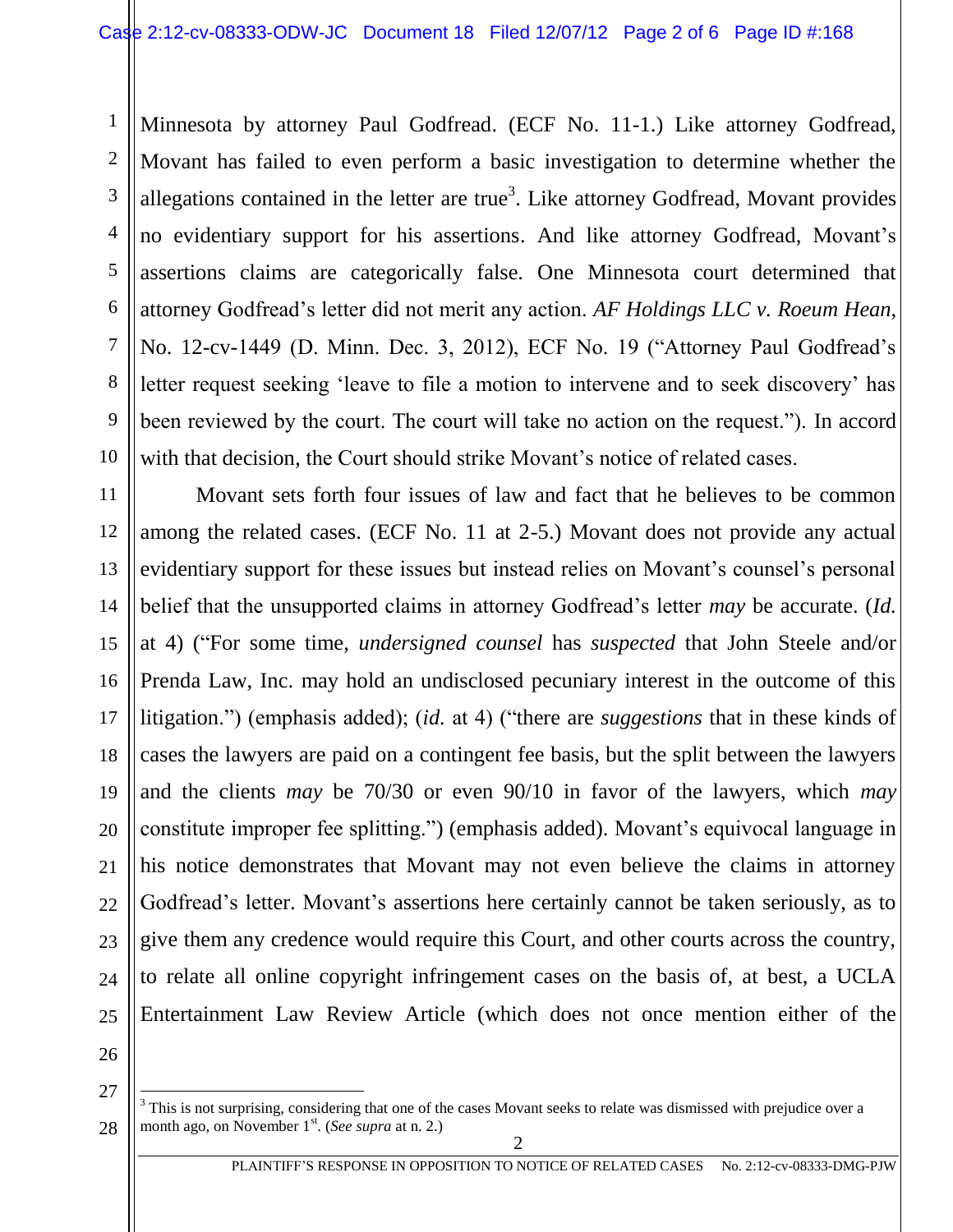plaintiffs whose cases Movant seeks to relate), and, at worst, the biased and misguided website "fightcopyrighttrolls.com".

1

2

3 4 5 6 7 8 9 10 11 12 13 14 15 16 17 18 Movant attempts to further defame Plaintiff by attaching and referencing a hearing transcript from a case in the Middle District of Florida and arguing that "it appears that plaintiff's lawyers may truly be the parties in interest in these cases". (ECF No. 11 at 4-5) (citing *Sunlust Pictures, Inc. v. Tuan Nguyen*, No. 12-1685 (M.D. Fla. 2012)); (*see also* ECF No. 11-2). First, the only way in which Movant has demonstrated that that transcript is at all relevant to the instant action (much less to the question of whether the aforementioned six cases are related) is the fact that Prenda Law, Inc. is mentioned in the transcript, and the undersigned is of counsel for Prenda Law, Inc. Under this rationale, literally any situation in which a particular law firm is even accused of misconduct would give rise to the need to relate all cases in which that firm is taking part. Second, Movant's allegation that "it appears that plaintiff's lawyers may truly be the parties in interest in these cases" is not substantiated, in any way, by the evidence that he has offered. (ECF No. 11 at 5.) Indeed, even Movant is only willing to go so far as to say that "it appears" that is the case. (*Id.*) Apparently, "fightcopyrighttrolls" is not a sufficient basis, even for him, to stake his reputation upon these unfounded conspiracy theories.

Movant goes on to argue that "in each case there will be the exact same *identical* question regarding the propriety of the pre-Rule 26 subpoenas. Specifically, multiple courts in this district are now being asked to consider whether the subpoenas, by themselves, are 'very likely' to result in the identification of actual defendants." (ECF No. 11 at 9) (emphasis in original). As an initial matter, Movant mischaracterizes the standard for plaintiffs seeking the identities of unknown defendants. Plaintiffs are not required to show that the discovery is "very likely" to lead to the identification of the unknown defendant, but instead "the plaintiff should be given an opportunity through discovery to identify the unknown defendants, *unless* 

28

19

20

21

22

23

24

25

26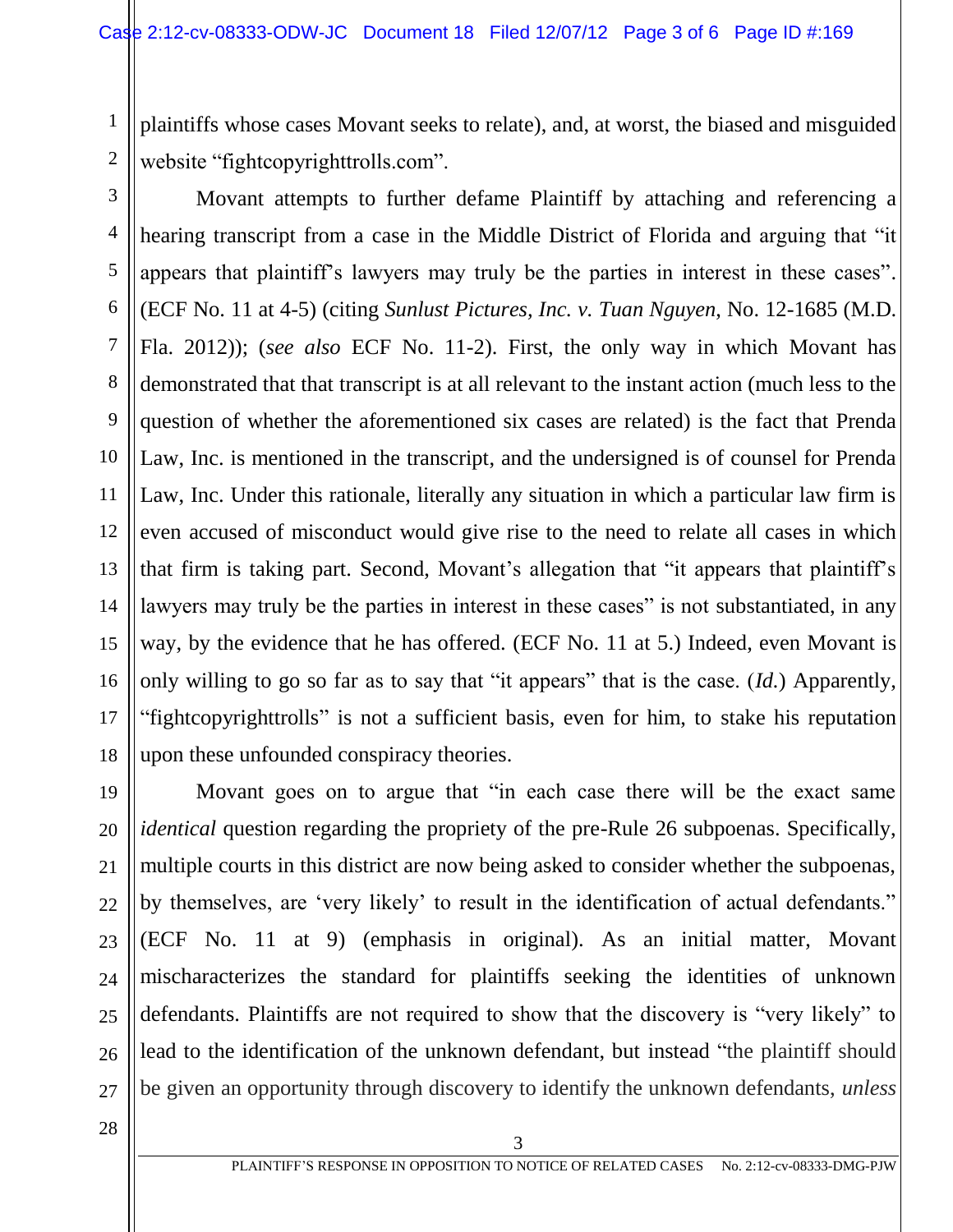*it is clear* that discovery would not uncover the identities." *Gillespie v. Civiletti*, 629 F.2d 637 (9th Cir. 1980) (emphasis added).

10 14 More importantly, the question of the degree to which cases such as this are related to each other has been addressed multiple times, in cases in which multiple Doe defendants were joined together. Federal courts, particularly in California, have repeatedly held that joinder of multiple Doe defendants is improper. *See*, e.g. *Malibu Media v. Does 1-7,* No. 2:12-cv-1459 GEB CKD (E.D. Cal.) (Does 2-7 dismissed without prejudice); *Media Products, Inc. v. Does 1-128*, No. 2:12-cv-01937 LKK DAD (E.D. Cal.) (Does 2-131 dismissed without prejudice); *Discount Video Center, Inc. v. Does 1-5041*, No. C 11-02694-CW (N.D. Cal.) (Does 2-5041 severed from the action and dismissed without prejudice). For that reason, Plaintiff in the instant action chose to file an individual case against an individual Doe defendant. For the Court to now hold that the cases are related would be to demonstrate an unjustifiable prejudice against Plaintiff, and against this sort of action generally. Holders of copyrights are entitled to compensation under the United States Copyright Act, and it would be a miscarriage of justice for these cases to be held to be not so related that joinder is permissible, but related enough that Plaintiff is not entitled to a separate evaluation of its claims with respect to each Defendant, each of whom will undoubtedly offer unique circumstances, defenses, and legal theories in support of his defense.

Movant further argues that "there are multiple *pre-service* issues Courts are typically asked to consider in these kinds of cases." (ECF No. 11 at 7) (emphasis in original). Though this is a roughly accurate description of the circumstances, the fact remains that, post-service, each case becomes its own unique set of circumstances. To assert that cases are related simply because there are similar issues centering around service of process would lead to the relation of an absurd number of cases within the judicial system—e.g., every case in which service must be made by publication because reasonable efforts failed to uncover the location of the defendant.

4

28

1

2

3

4

5

6

7

8

9

11

12

13

15

16

17

18

19

20

21

22

23

24

25

26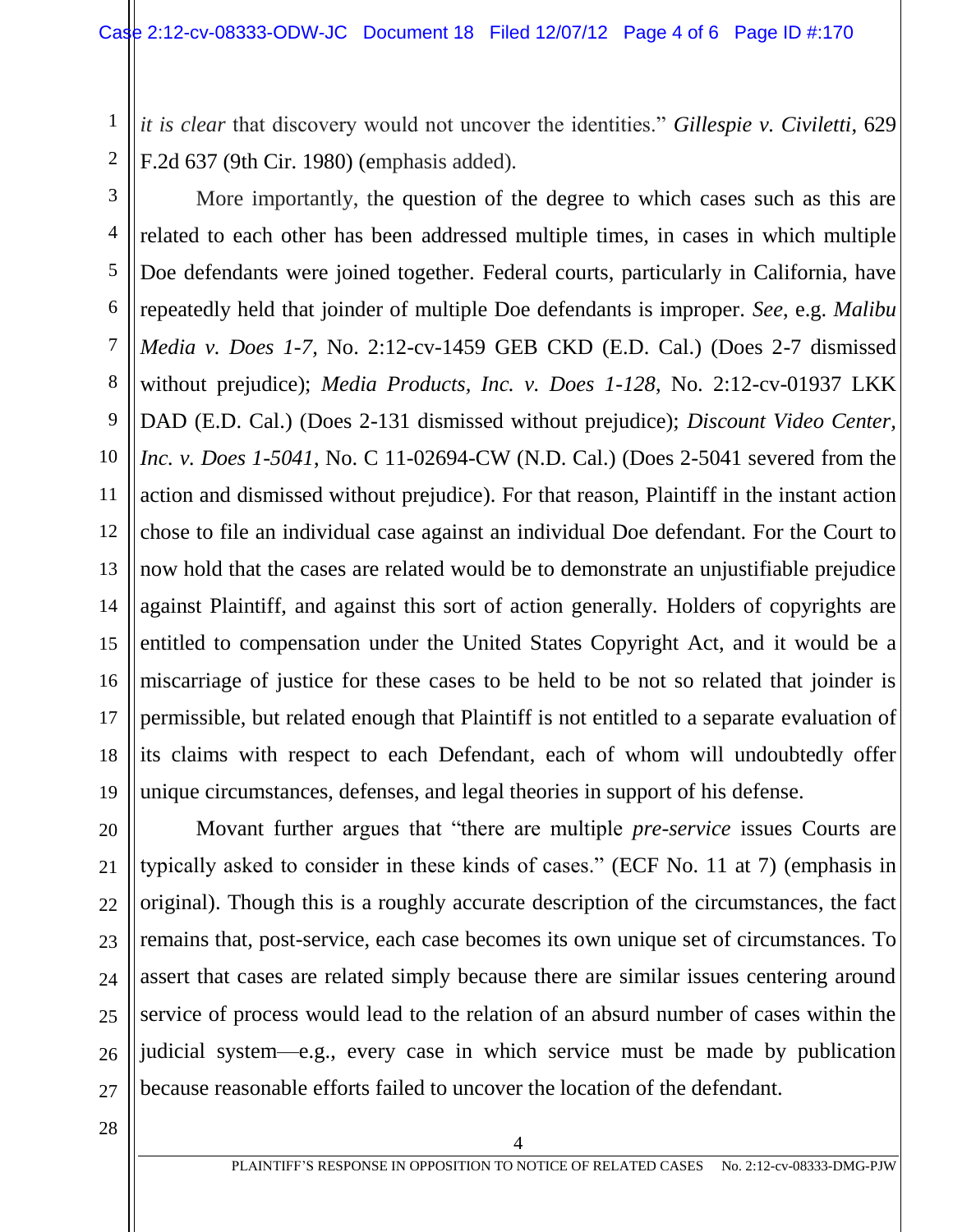1 2 As Plaintiff has demonstrated above, the rationales offered by Movant simply fall short. Plaintiff would opine that Movant's attorney has sought to relate these cases for no further reason than his own convenience, as he represents each of the Doe defendants in the cases he seeks to assert are related—except, of course, for case 2:12 cv-6660, which was dismissed with prejudice over a month ago. Neither Movant's counsel's convenience, nor the ill-conceived rationales that he has provided in his Notice of Related Cases, justify the course of action that he proposes.

## **CONCLUSION**

For the reasons contained herein, the Court should hold that the cases that Movant seeks to relate are, in fact, unrelated. Further, the Court should strike Movant's repeated unsubstantiated allegations regarding fraud.

> Respectfully submitted, PRENDA LAW, INC.

**DATED: December 7, 2012**

By: /s/ Brett L. Gibbs, Esq. Brett L. Gibbs, Esq. (SBN 251000) Of Counsel to Prenda Law, Inc. 38 Miller Avenue, #263

*Attorney for Plaintiff*

Mill Valley, CA 94941 blgibbs@wefightpiracy.com

24

25

26

27

28